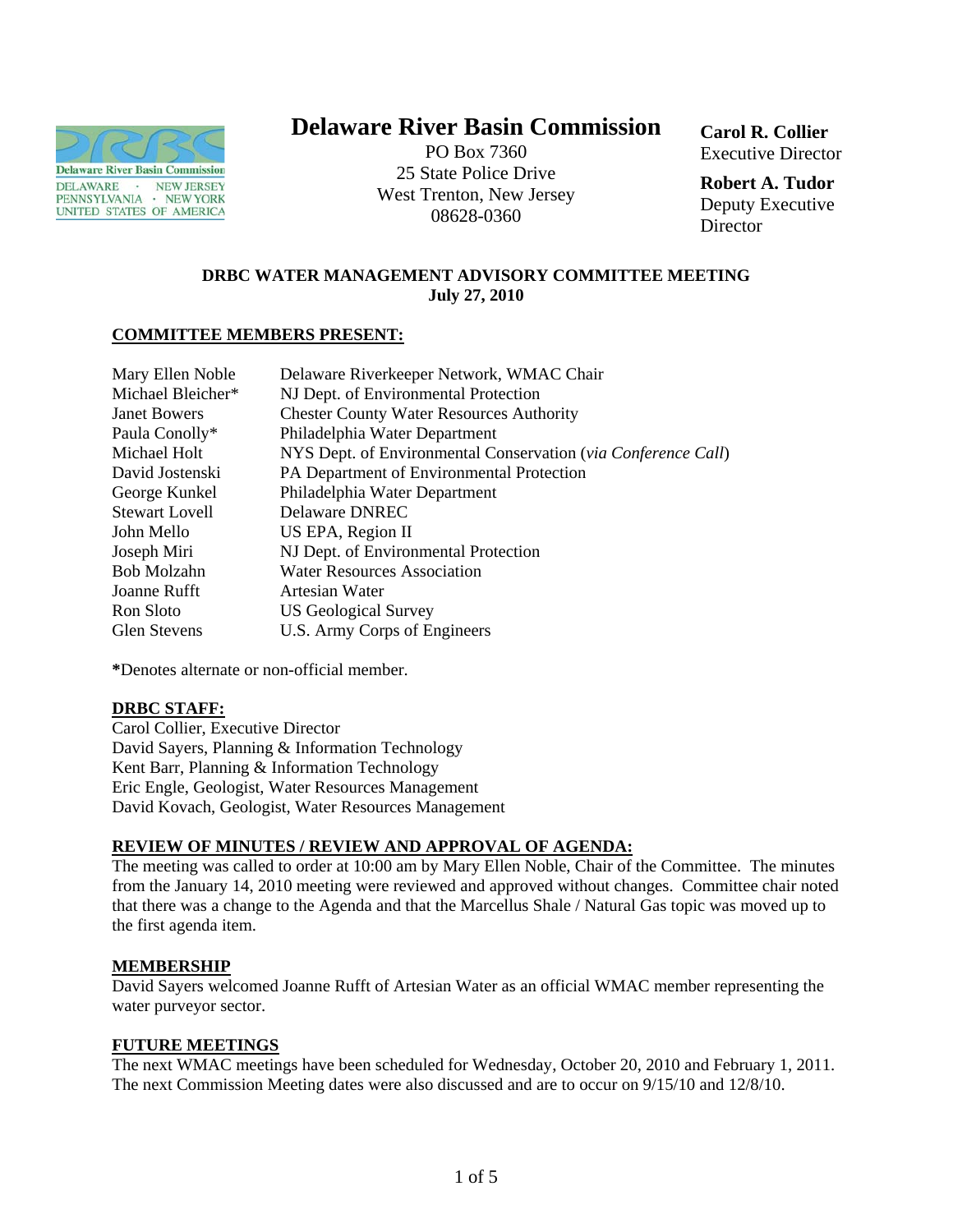# **MARCELLUS SHALE – GAS WELL DRILLING**

Carol Collier provided an update to the Committee regarding regulating the natural gas well drilling in the upper Basin and how it has been an evolving process. DRBC has consulted a number of environmental organizations, landowners and industry to assess the impact that natural gas drilling may have in the Delaware River Basin. To the west, the Susquehanna River Basin Commission (SRBC) has been dealing with the issue for over two years and we can learn from them, but DRBC plans to regulate based on the concept of a three-legged stool, to include; water, wastewater and issues related to well pad siting. The Commission also recognizes that all this activity is occurring in the top third of the basin and it is the most sensitive area so it must be done carefully and more holistically considering factors such as the basin being a source of water supply to over 15 million people, Special Protection Waters (SPW) and Wild and Scenic designation.

Carol Collier also discussed the May 2009 and June and July 2010 Executive Director determinations and changes related to exploratory wells. The determinations state that consideration of natural gas production projects will occur after new DRBC regulations are adopted. DRBC staff has placed high priority on drafting regulations to put before the Commissioners. The July 2010 determination also allows for a limited number of exploratory wells to be drilled in the Basin. It is expected that the information gained from these exploratory wells will be useful to inform decision making.

Current thinking on the draft regulations allows for a normal review process for water withdrawals (surface and groundwater) for natural gas use, but a fast-track option or approvalby-rule will be offered to use already docketed water sources. If a water company or municipal authority has water available, a modification to their docket could be processed quickly to provide water for gas well drilling. With respect to water withdrawals the amounts do not seem significant when you consider other withdrawers in the basin but there is an issue of timing and two things need to be considered; 1) what is happening to smaller tributaries i.e. multiple withdrawals out of the tributary at the same time and then localized problems; and 2) Delaware flow management issues, increased consumptive use above Montague, and how is that water made up?

On the wastewater side, PA passing the TDS was significant and beneficial. As they have new standards for gas wells and have a more stringent standard for wastewater plants. They have to meet 500mg/L TDS effluent standard which means that used "frac" water will have to be taken to a pre-treatment facility before it goes to a normal wastewater plant. Down-basin states Commissioners are very concerned with wastewater impacts.

Evaluation of Well Pads is proposed for the rule, but requires careful coordination with State reviews as it is something that is not normally handled by DRBC. Of concern is siting issues to minimize forest fragmentation, setbacks, floodplains, public water supplies and wetlands which have minimal setbacks in some of the State regulations.

Draft natural gas regulations are expected to be published by the end of summer 2010, with a public rulemaking process to follow.

**DRBC will keep WMAC members informed of actions that DRBC takes relative to natural gas, e.g., publication of draft regulations, etc.**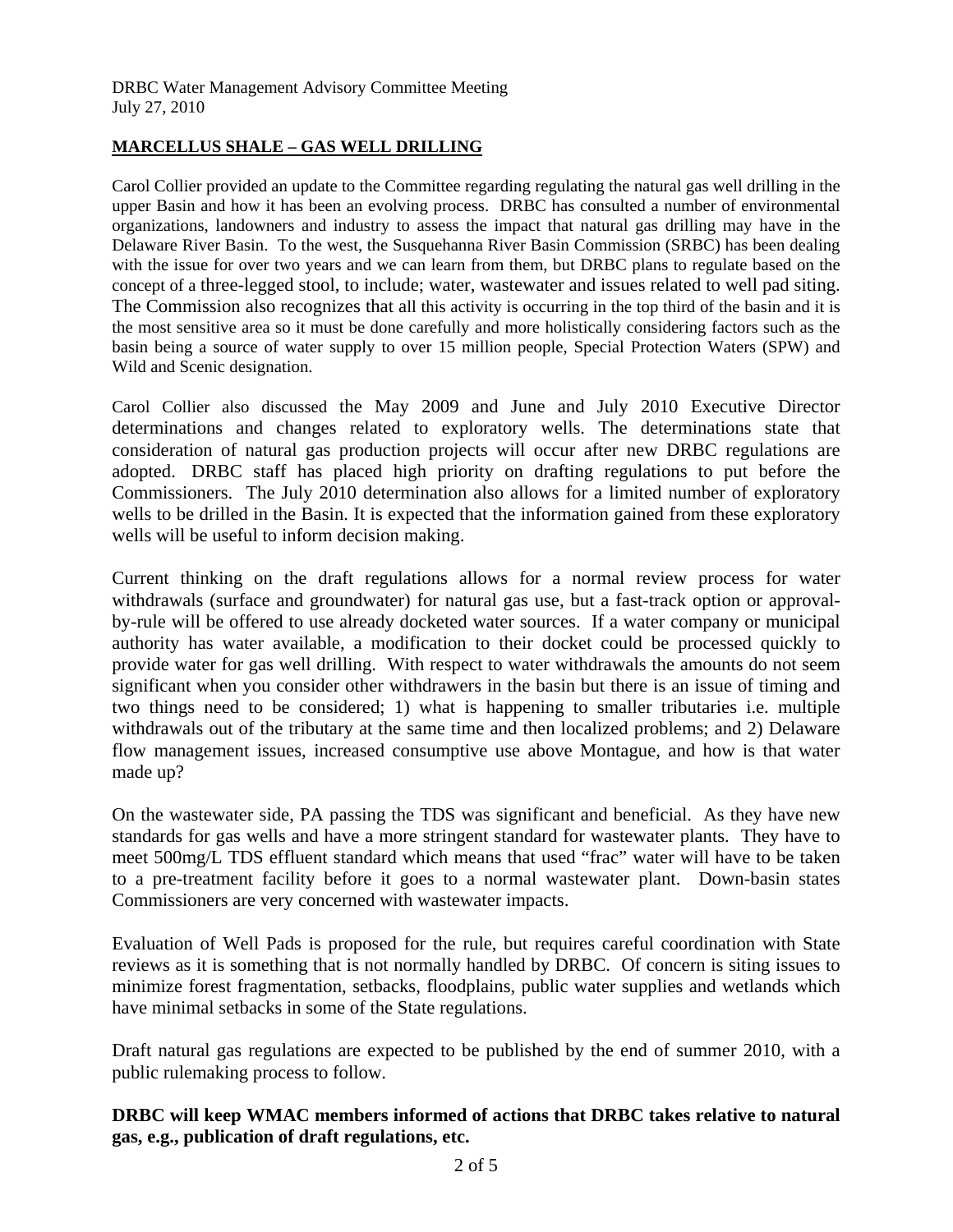# **WATER AND WASTEWATER PROJECTIONS FOR THE MARCELLUS SHALE NATURAL GAS DRILLING**

David Kovach, Geologist/Hydrologist, DRBC, gave a PowerPoint presentation entitled Preliminary Analysis of Water Withdrawals and Wastewater Production from the Marcellus Gas Play in the DRB.

The analysis and estimated usages are based on assumptions. Facts were gathered from activities in Pennsylvania and other shale plays. The most important factor gathered by performing this exercise is tabulating a list of parameters that can be modified as needs change and new information is obtained.

The goals were as follows:

- 1) Estimate of the number of gas wells that could be drilled in the DRB.
- 2) Estimate the term of the play, how it may be ramped up, how it may be ramped down and what peak development years would look like in terms of how many wells are being installed.
- 3) Estimate the amount of water necessary for drilling and stimulating natural gas wells over the term of the play.
- 4) Estimate the amount of wastewater including produced water that may be generated and require treatment over the term of play.
- 5) Evaluate the effects of water re-use

## **Extent of Marcellus Shale within the Delaware River Basin – 36% (4,937 mi<sup>2</sup>)**

David Kovach discussed the shale formation and the corresponding topography and geology of the region. The viable area of Marcellus is based on assumptions, and estimates factor in geologic and regulatory constraints. The Barnett Shale was used as a model in assessments of area, depth and thickness because it is similar to the Marcellus Shale. It is possible that the gas has escaped via fractures or may be "cooked out" (not viable for production) in some areas. Out of 4,937 mi**<sup>2</sup>** of Marcellus Shale in the DRB, there may only be a viable area of  $1,667 \text{ mi}^2$  due to regulatory constraints, slow development pace, some no drill zones and State spacing units. The DRBC estimates a range of  $7,200 - 28,000$  natural gas wells drilled, the most likely scenario being 10,000 wells.

## **Daily Water Demand Estimates**

DRBC Estimates 15-19 MGD for peak daily water demands under the 10,000 well scenario. These estimates are believed to be conservative (high). Two other estimates have been performed, one by ALL Consulting and one by the SRBC. ALL Consulting compiled a preliminary study of water use, and their findings were 75 MGD in the entire Marcellus Shale formation (95,000 mi2), the DRB proportional calculation would be equivalent to 4.0 MGD. SRBC calculated 25 MGD based on  $19,807$  mi<sup>2</sup>, the DRB proportional calculation would be equivalent to 6.25 MGD.

## **Wastewater Assumptions**

Flowback (water flowing back to the surface after hydro-fracturing) is estimated to account for approximately 20% of the volume of hydro-fracturing fluids used, within the first month. Estimates indicate that 72% of total wastewater will return over the life of a well, but these assumptions could be unrealistic; it is a framework to be refined when more data is available.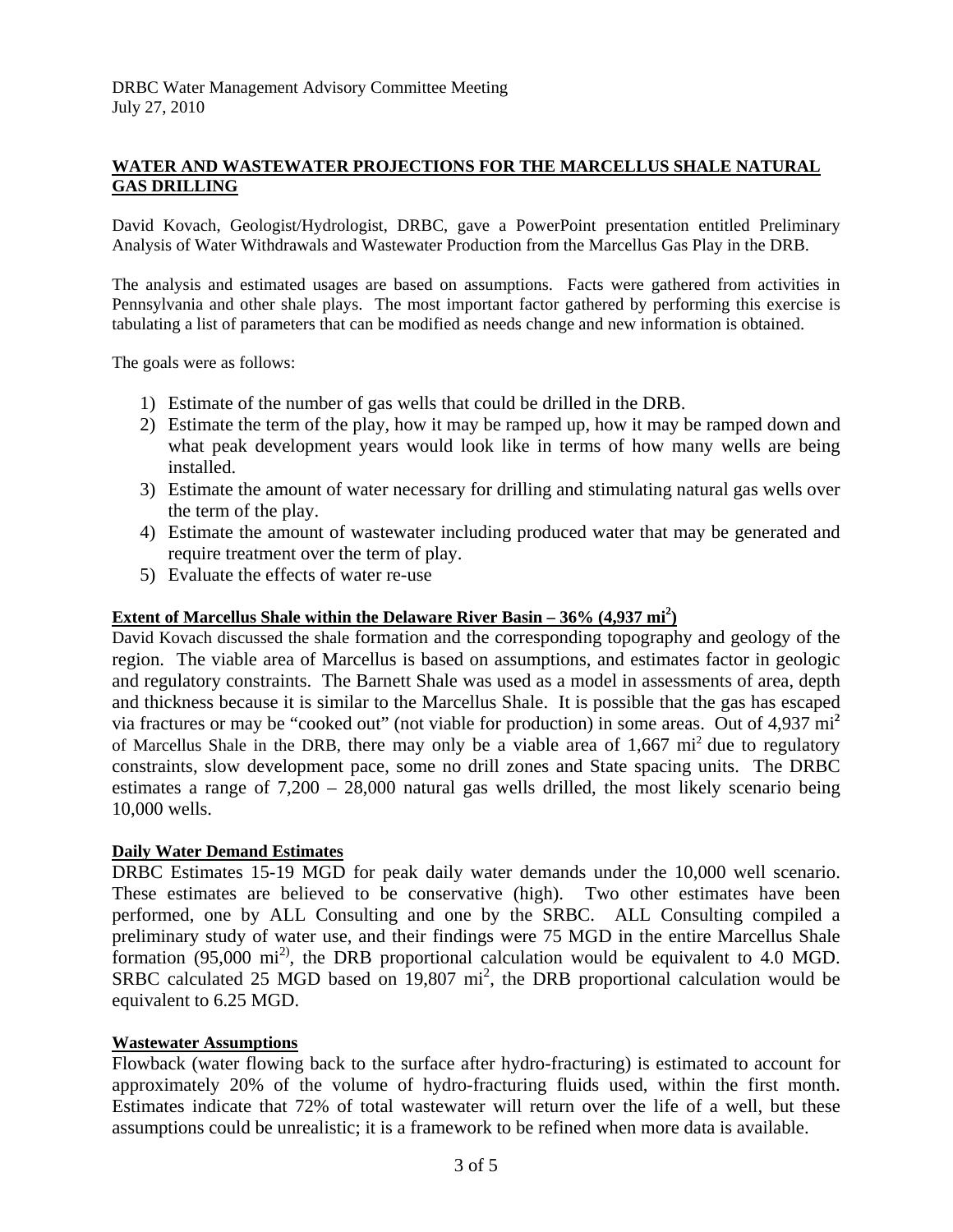DRBC Water Management Advisory Committee Meeting July 27, 2010

There was a group discussion among the WMAC regarding shipping out wastewater for treatment, the use of injection wells and pre-treatment facilities. A question was raised regarding the projected water demand for drilling natural gas wells (approximately 30cfs in the peak year) in relation to the flow target at Montague (1750 cfs) and in relation to other basin water uses.

# **An electronic copy of presentation was forwarded to WMAC members.**

# **SRBC/TNC/USACE ECOSYSTEM FLOW STUDY**

David Sayers provided an update on activity relating to Ecological Flows and Pass-by Flows with a presentation that was given by SRBC at the last Commission Meeting on 7/14/10 by David Heicher. For a number of years, the Commissioners have been involved in trying to improve the Q710 default pass-by flow and there have been a number of studies. The science has progressed but concrete changes to the regulations have not occurred. DRBC has been in contact with staff at the State level and the Commission level. Interest has been expressed in Pennsylvania's work through the SRBC in partnership with TNC and USACE.

The goal of the SRBC study is to describe the flow needs of aquatic ecosystems within subwatersheds and to develop quantitative flow recommendations that include the following; specific location, time period, flow magnitude, frequency and duration of event, and related ecosystem function.

**DRBC Staff to explore with the Nature Conservancy (TNC) a scope of work and costs associated with customizing Susquehanna work for the DRB, looking at physiographic provinces, key species for the basin and time periods of greatest importance.** 

**An electronic copy of presentation was forwarded to WMAC members.** 

# **WATER ACCOUNTABILITY UPDATE**

David Sayers provided a synopsis of DRBC's outreach activities for water accountability. The implementation of the water accountability program will be phased initially to encourage the regulated community of purveyors to voluntarily adopt and use the AWWA Water Accountability approach / software before it becomes a mandatory format for the 2013 report (calendar year 2012 data). Letters will be sent to ensure that water purveyors are aware of the rule change, workshops are planned and additional details, links and other sources will be provided on the DRBC website.

George Kunkel provided an update from the industry perspective regarding further development of AWWA's tools, Free Water Audit Software and the pilot programs that have been using this approach and software on a voluntary basis. Pennsylvania's PUC two-year pilot program is progressing. Initial data for 2009 has been collected; once 2010 data is obtained an assessment will be performed to determine the framework for a more formal program for the private water utilities / companies in Pennsylvania.